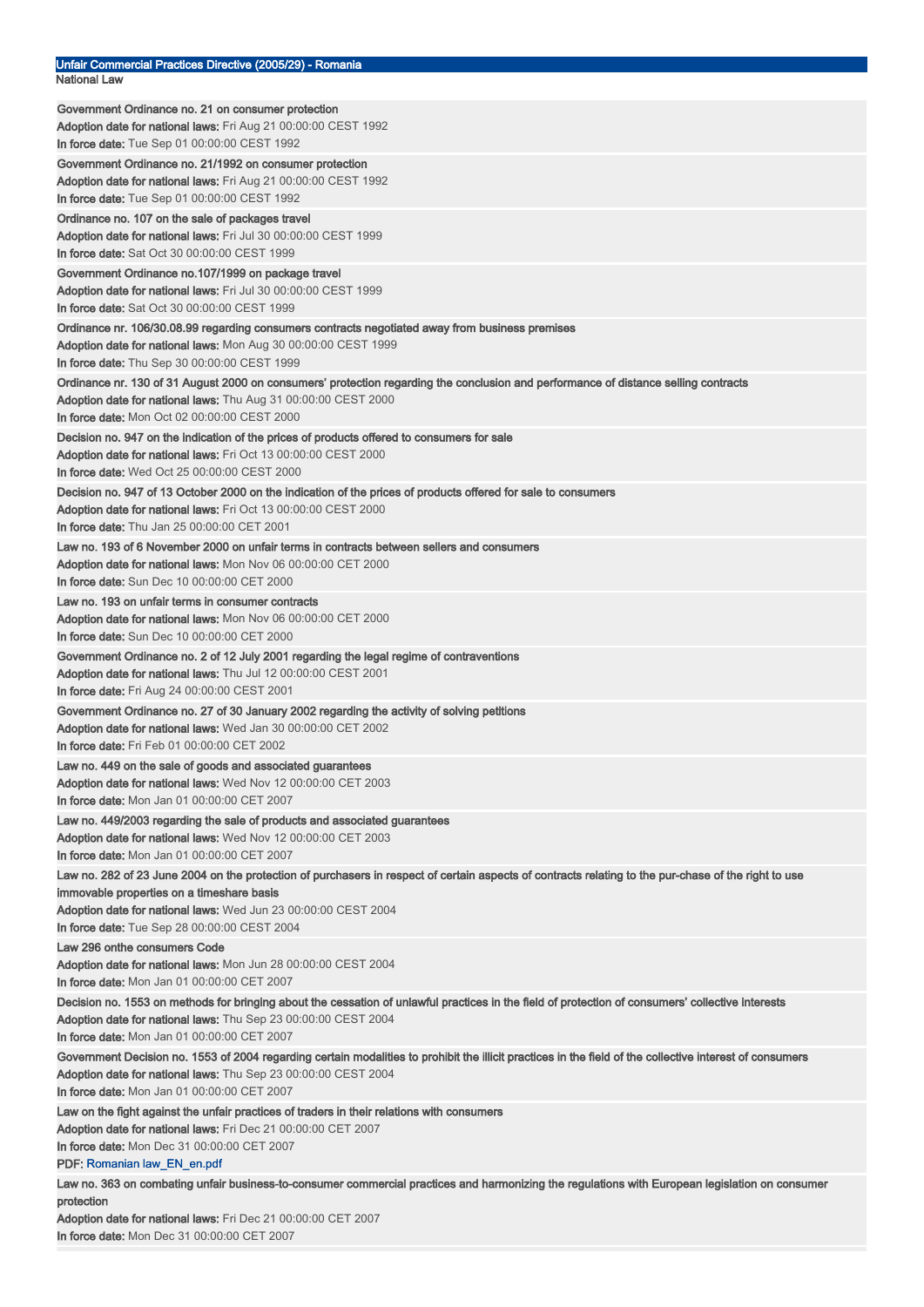| Law No. 158 from 18 July 2008 on misleading advertising and comparative advertising<br>Adoption date for national laws: Fri Jul 18 00:00:00 CEST 2008<br>In force date: Sun Jul 27 00:00:00 CEST 2008                                                                                                            |
|------------------------------------------------------------------------------------------------------------------------------------------------------------------------------------------------------------------------------------------------------------------------------------------------------------------|
| Law no. 158 concerning misleading and comparative advertising<br>Adoption date for national laws: Fri Jul 18 00:00:00 CEST 2008<br>In force date: Sun Jul 27 00:00:00 CEST 2008                                                                                                                                  |
| Emergency Ordinance no. 14 on the protection of consumers in respect of certain aspects of timeshare, long-term holiday product, resale and exchange<br>contracts<br>Adoption date for national laws: Wed Feb 16 00:00:00 CET 2011<br>In force date: Wed Feb 23 00:00:00 CET 2011                                |
| Government Emergency Ordinance no. 34 on consumer rights<br>Adoption date for national laws: Wed Jun 04 00:00:00 CEST 2014<br>In force date: Fri Jun 13 00:00:00 CEST 2014                                                                                                                                       |
| Government Ordinance no. 20/2010<br>Adoption date for national laws: Fri Jan 01 00:00:00 CET 9999<br>In force date: Sun Aug 29 00:00:00 CEST 2010                                                                                                                                                                |
| Law 296/2004 regarding the consumers' code<br>Adoption date for national laws: Fri Jan 01 00:00:00 CET 9999<br>In force date: Fri Jan 01 00:00:00 CET 9999                                                                                                                                                       |
| Emergency Government Ordinance no. 14 of 16 February 2011 on the protection of consumers in respect of certain aspects of timeshare, long term holiday<br>product, resale and exchange contracts<br>Adoption date for national laws: Fri Jan 01 00:00:00 CET 9999<br>In force date: Tue Feb 22 00:00:00 CET 2011 |

## Enforcement System

No results available

## Cases

Decision no. 373/2012 National ID: Decision no. 373/2012 Common Name: Decision no. 373/2012 Directive Part: Chapter 2, Article 5, 2., (a) Chapter 1, Article 2, (h) Decision type: Court decision in appeal Decision date: Fri May 04 00:00:00 CEST 2012 Decision 2897/2007 National ID: Decision 2897/2007 Common Name: link Directive Part: Chapter 2, Section 1, Article 6, 1. Chapter 2, Section 1, Article 6, 1., (b) Decision type: Supreme court decision Decision date: Wed Jun 06 00:00:00 CEST 2007 Decision 1254/2008 National ID: Decision 1254/2008 **Common Name: link** Directive Part: Chapter 2, Section 1, Article 7, 2. Chapter 2, Section 1, Article 7, 4., (c) Chapter 2, Section 1, Article 6, 1., (d) Decision type: Supreme court decision Decision date: Wed Mar 26 00:00:00 CET 2008 1561/2009 National ID: 1561/2009 Common Name: link Directive Part: Chapter 2, Section 1, Article 7, 4., (b) Decision type: Court decision, first degree Decision date: Fri Feb 27 00:00:00 CET 2009 no. 55A National ID: no. 55A Common Name: link Directive Part: Article 3, 2. Chapter 1, Article 2, (a) Article 3, 1. Article 2 Decision type: Other **Decision date:** Mon Jan 25 00:00:00 CET 2010 258/12.02.2010 National ID: 258/12.02.2010 **Common Name: link** Directive Part: Chapter 2, Section 1, Article 7, 2. Decision type: Court decision, first degree Decision date: Fri Feb 12 00:00:00 CET 2010 15999/306/2009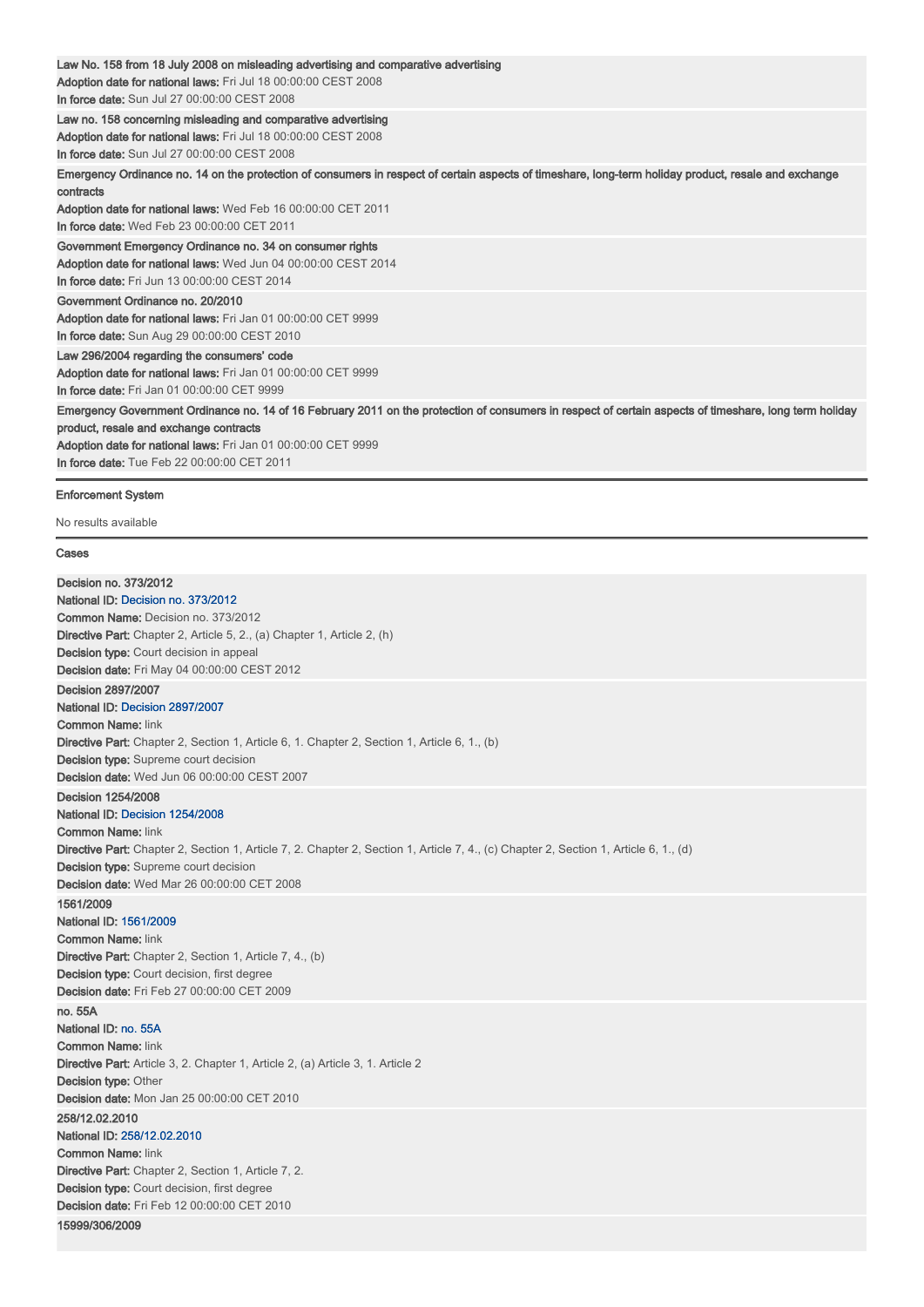| Revista Romana de Dreptul Afacerilor nr. 4/2008<br>Reference: Revista Romana de Dreptul Afacerilor nr. 4/2008                                                                                                                                                                                                                                                             |  |
|---------------------------------------------------------------------------------------------------------------------------------------------------------------------------------------------------------------------------------------------------------------------------------------------------------------------------------------------------------------------------|--|
| <b>Legal Literature</b>                                                                                                                                                                                                                                                                                                                                                   |  |
| Decision no. 441/2016<br>National ID: Decision no. 441/2016<br><b>Common Name:</b> plaintiff and defendant unknown<br>Directive Part: Chapter 1, Article 2, (a) Article 3, 1. Article 2, (b)<br>Decision type: Supreme court decision<br><b>Decision date: Wed Mar 02 00:00:00 CET 2016</b>                                                                               |  |
| Decision no. 1453/2014<br>National ID: Decision no. 1453/2014<br><b>Common Name:</b> plaintiff and defendant unknown<br>Directive Part: Chapter 4, Article 13 Chapter 2, Section 1, Article 6, 1. Article 3, 1. Chapter 2, Article 5<br><b>Decision type:</b> Supreme court decision<br>Decision date: Thu Apr 10 00:00:00 CEST 2014                                      |  |
| Decision no. 1256/2011<br>National ID: Decision no. 1256/2011<br><b>Common Name:</b> plaintiff and defendant unknown<br>Directive Part: Chapter 2, Article 5, 2., (a) Chapter 2, Article 5, 4., (b) Article 3, 1. Chapter 2, Article 5, 1. Chapter 2, Article 5, 2.<br><b>Decision type:</b> Supreme court decision<br><b>Decision date:</b> Wed Mar 23 00:00:00 CET 2011 |  |
| Decision no. 8/2010<br>National ID: Decision no. 8/2010<br><b>Common Name:</b> plaintiff and defendant unknown<br><b>Directive Part:</b> Chapter 1, Article 2, (a) Article 3, 1.<br><b>Decision type:</b> Court decision in appeal<br><b>Decision date: Mon Jan 25 00:00:00 CET 2010</b>                                                                                  |  |
| Decision no. 2178/2009<br>National ID: Decision no. 2178/2009<br><b>Common Name:</b> plaintiff and defendant unknown<br><b>Directive Part:</b> Chapter 2, Section 2, Article 8 Chapter 1, Article 2, (a) Chapter 2, Section 2, Article 8<br><b>Decision type:</b> Court decision in appeal<br><b>Decision date: Mon Nov 02 00:00:00 CET 2009</b>                          |  |
| Minutes Series A/2011 no. 0001251<br>National ID: Minutes Series A/2011 no. 0001251<br><b>Common Name:</b> Minutes Series A/2011 no. 0001251<br><b>Directive Part:</b> Chapter 2, Section 1, Article 6, 1., (d)<br><b>Decision type:</b> Administrative decision, first degree<br><b>Decision date: Wed Jul 10 00:00:00 CEST 2013</b>                                     |  |
| Decision 262/29.03.2011<br><b>National ID: Decision 262/29.03.2011</b><br><b>Common Name: link</b><br><b>Directive Part:</b> Chapter 2, Section 1, Article 6, 1., (b)<br><b>Decision type:</b> Administrative decision, first degree<br><b>Decision date: Tue Mar 29 00:00:00 CEST 2011</b>                                                                               |  |
| National ID: 15999/306/2009<br><b>Common Name: link</b><br><b>Directive Part:</b> Chapter 2, Section 1, Article 7, 1.<br><b>Decision type:</b> Court decision, first degree<br><b>Decision date: Fri Mar 12 00:00:00 CET 2010</b>                                                                                                                                         |  |

Title: Consumer protection in commercial contracts Author: Gh. PIPEREA Publication Year: 2008 Dreptul no. 4/2008 Reference: Dreptul no. 4/2008 Title: Modification of regulations regarding the fight against unfair practices of traders in relation to consumers. Law no. 363/2007. Author: V. PATULEA Publication Year: 2008 www.idrept.ro Reference: www.idrept.ro **Title:** The CHF loans and consumers Author: SCHIOPU, G.-V. Publication Year: 2015 Pandectele Romane nr. 5/2009 Reference: Pandectele Romane nr. 5/2009